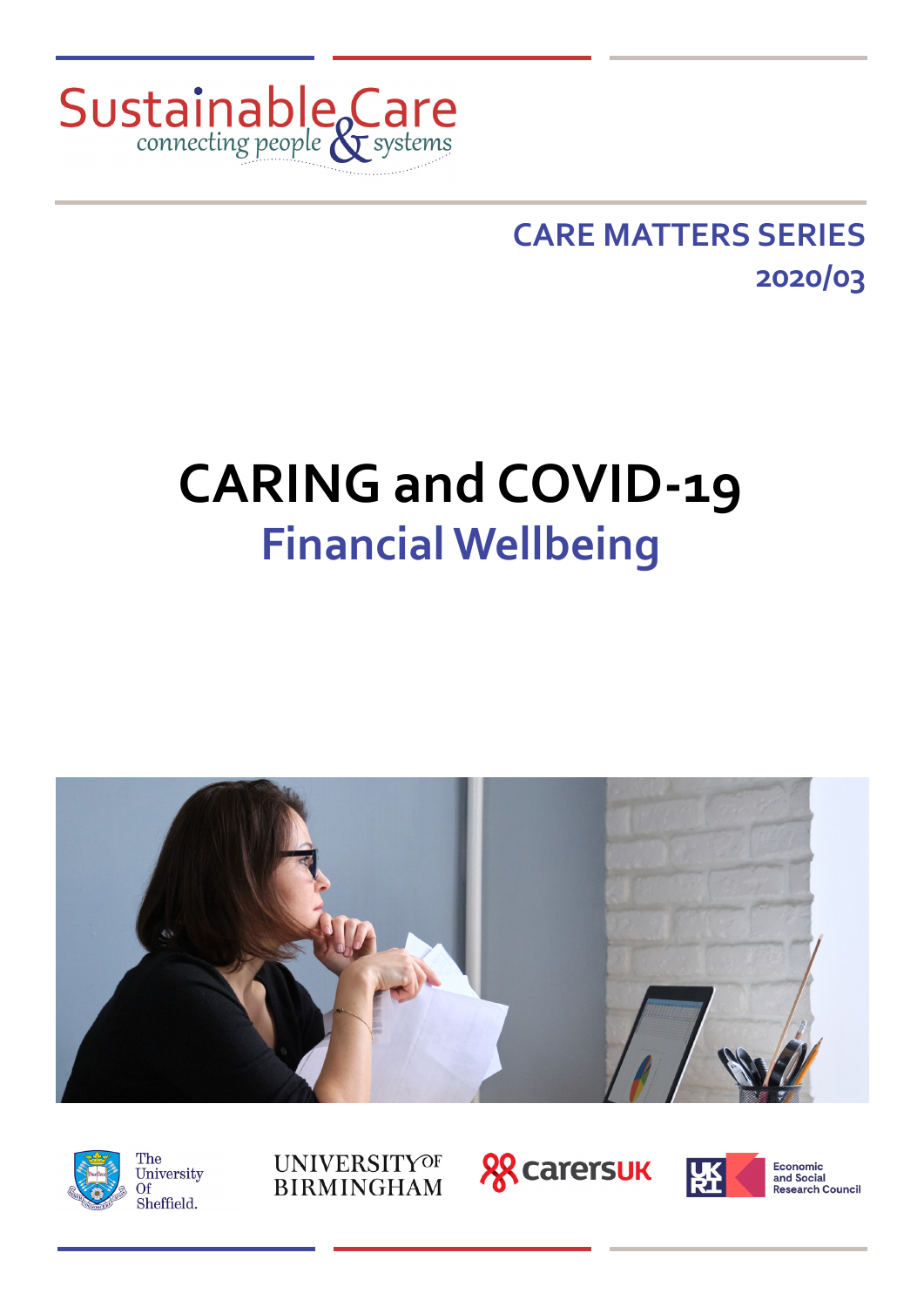Centre for International Research on Care, Labour and Equalities (CIRCLE) Interdisciplinary Centre of the Social Sciences University of Sheffield 219 Portobello Sheffield S1 4DP

> <http://circle.group.shef.ac.uk/> [circle@sheffield.ac.uk](mailto:circle@sheffield.ac.uk)

Copyright © CIRCLE Published by CIRCLE In June 2020

ISBN 978-1-9993572-4-5

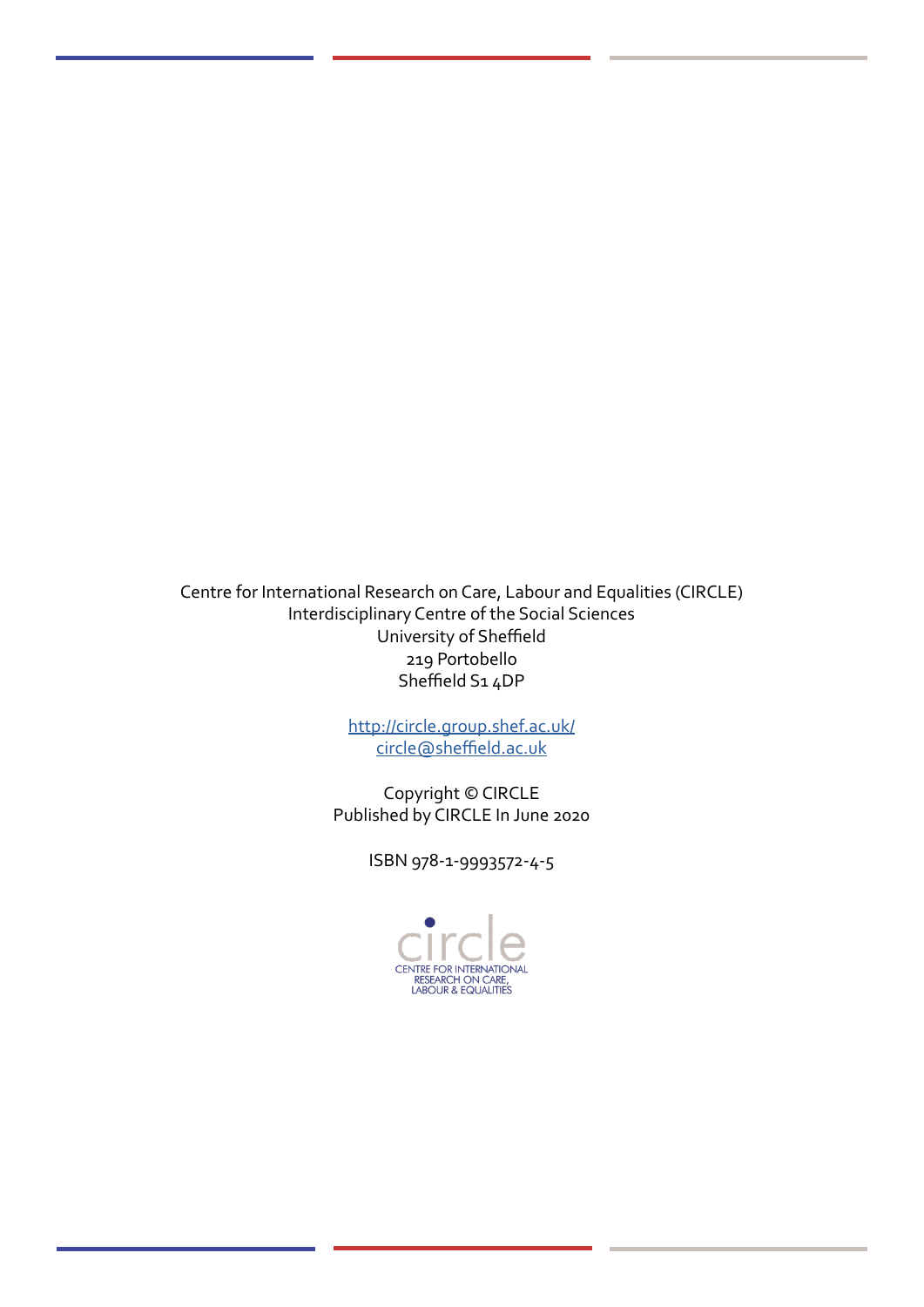# **CARING and COVID-19 Financial Wellbeing**

**Matthew R. Bennett, Yanan Zhang & Sue Yeandle University of Birmingham & University of Sheffield**

## **Contents**

| Foreword                                                              | 01 |
|-----------------------------------------------------------------------|----|
| <b>Key findings</b>                                                   | 02 |
| <b>Infographics</b>                                                   | 03 |
| Financial wellbeing and care during the COVID-19 pandemic             | 04 |
| Changes in subjective financial wellbeing                             | ο6 |
| <b>Financial expectations</b>                                         | 07 |
| Carers more likely to expect their financial situation to deteriorate | 08 |
| <b>Furloughed carers</b>                                              | 09 |
| Carers and hours of paid work in May 2020                             | 10 |
| Working hours lower during the pandemic                               | 11 |
| <b>Carers UK comments</b>                                             | 12 |
| <b>Carers UK recommendations</b>                                      | 13 |
| Appendix                                                              | 14 |
| About the research                                                    | 17 |
|                                                                       |    |

Dr Matthew R. Bennett is Senior Lecturer in Social Policy in the Department of Social Policy, Sociology and Criminology at the University of Birmingham, and leads the [Modelling Care System Costs and Contributions](http://circle.group.shef.ac.uk/portfolio/modelling-care-system-costs-and-contributions/) team within the Sustainable Care Programme.

Dr Yanan Zhang is a postdoctoral researcher in the Department of Social Policy, Sociology and Criminology at the University of Birmingham, working in th[e Modelling Care System Costs and Contributions](http://circle.group.shef.ac.uk/portfolio/modelling-care-system-costs-and-contributions/) team within the Sustainable Care Programme.

Professor Sue Yeandle is Professor of Sociology in the Department of Sociological Studies at the University of Sheffield, Director of the Centre for International Research on Care, Labour & Equalities (CIRCLE) and the [Sustainable Care programme'](http://circle.group.shef.ac.uk/sustainable-care/)s Principal Investigator.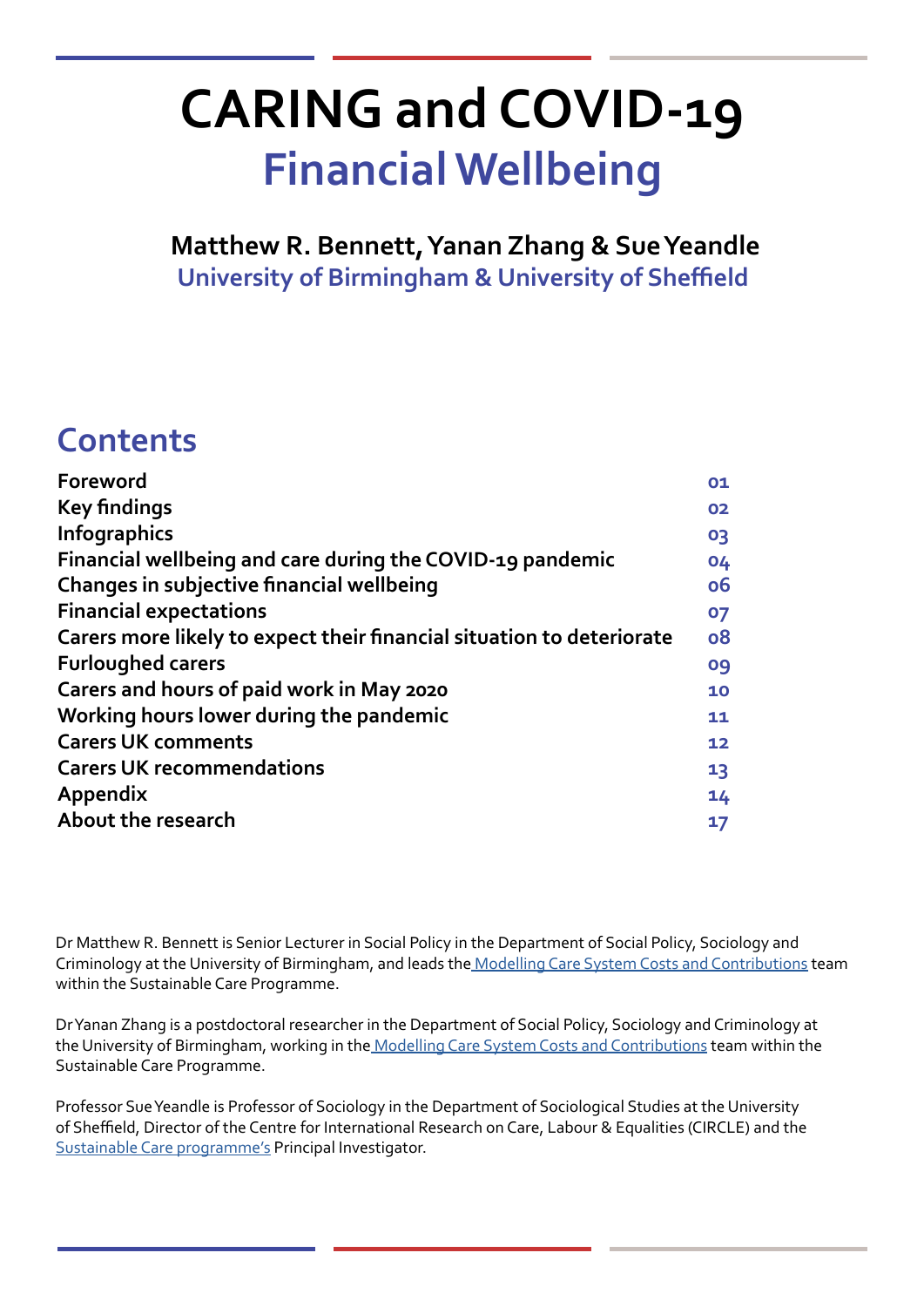## **FOREWORD PROFESSOR SUE YEANDLE Principal Investigator, Sustainable Care Programme**



**Unpaid carers support people who need help to manage everyday activities**, usually because of illness, disability or advanced age. Research shows that, even in normal times, providing care tends to have negative effects on their financial situation and participation in paid employment.<sup>1</sup>

In March 2020, during the COVID-19 pandemic, the UK Government introduced restrictions to protect the population, including closing many places of work, and 'furlough' and other financial measures. Many people with serious illness, disabilities or considered vulnerable became more reliant on others as the first wave of the pandemic took hold, and provision of unpaid care increased.

This third report in the Sustainable Care programme's Care Matters Series looks at **carers' financial wellbeing**, their hours of **paid work** - before and during the pandemic - and their experience of the Government's **furlough scheme** in April and May 2020. Where possible, we compare available data with information about the pre-pandemic situation, measured in 2017-2019. The report is based on the responses of a large, representative, sample of the UK's population collected in the Understanding Society panel study. As we noted in our [first Care Matters report,](http://circle.group.shef.ac.uk/wp-content/uploads/2020/06/Caring-and-COVID-19_Hunger-and-mental-wellbeing-2.pdf) in April 2020 an estimated 799,583 carers reported COVID-19 symptoms, and 60,180 carers had been tested for the virus.

Caring is a common experience, as we showed in [Will I Care?](https://www.carersuk.org/images/News__campaigns/CarersRightsDay_Nov19_FINAL.pdf) (2019). Many previous studies have reported a link between financial hardship and caring; this new report highlights their poorer 'financial wellbeing', based on their assessment of how they are managing financially and their expectations about how well off they will be 'a month from now'. In May 2020, **1.3 million carers** supporting a relative or friend living in a separate household were under a degree of financial pressure, with **women** and carers **aged 31-45** particularly affected.

Carers' financial worries were greater in April than in May 2020, showing the Government's urgent measures were helpful to some. However male carers and carers aged 17-30 were more likely than others to be on furlough, so carers' access to paid work and to secure incomes in the months ahead is an issue Government and employers must focus on.

We shared our findings with our programme partner Carers UK, whose campaign [Fairer for Carers](https://www.carersuk.org/news-and-campaigns/campaigns/fairer-for-carers) calls on Government to increase Carers Allowance and other financial support for carers. You can see their comments on our findings and recommendations at the end of the report.

COVID-19 has brought huge changes for everyone, putting care under the spotlight as an issue of enormous importance that affects families and communities up and down the country. We hope this report will increase awareness of the pressures carers face as they support others. Their greater exposure to financial strain and their greater level of anxiety about future incomes and access to paid work should be a concern for us all.



## **Helen Walker, Chief Executive, Carers UK**

Financial strain has been a feature of carers' concerns and Carers UK's research as we've gone through this crisis. This is on top of what is often an extremely stressful situation caring for a loved one with a disability or illness or who is older during the pandemic. These results add depth to a growing body of knowledge that demonstrates the need for change to improve carers' lives and strengthen their economic and financial outcomes. Carers UK is pleased to work with Sustainable Care to ensure this work has the impact it needs to improve support provided to carers and their families.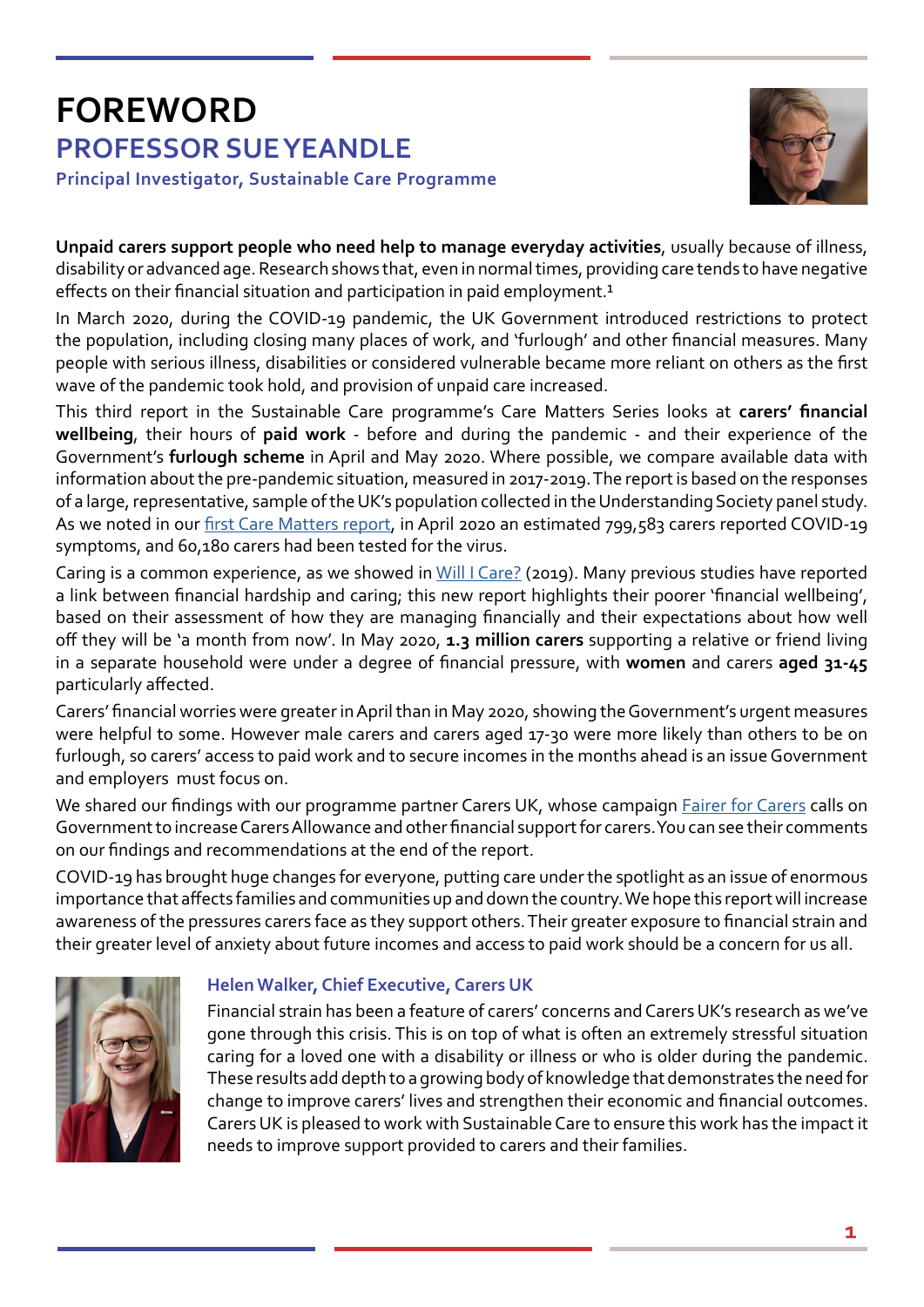## **KEY FINDINGS**

This report considers the financial wellbeing of **people providing unpaid care** (outside their own household) in April and May 2020, during the UK's official '[lockdown](https://commonslibrary.parliament.uk/research-briefings/cbp-8875/)' in response to the COVID-19 pandemic. It also looks at their likelihood of being 'furloughed' and at changes in their working hours, analysing these by sex, age and employment status.

An estimated 6,048,286 adults provided care to someone living outside their own household in the UK in 2020. They are a **'subset' of the 10,991,440 adults** estimated to be carers.

### **FINANCIAL WELLBEING**

In May 2020, carers had lower financial wellbeing than other people in the population:

- **1,300,381 carers (21.5%) experienced** some degree of **financial strain**, saying they were 'just about getting by' or finding it 'quite' or 'very' difficult to do so
- **1 in 3 carers aged 31-45 reported low levels of financial wellbeing**, compared with 1 in 4 other people of the same age
- Among women, more carers (22.3%) than non-carers (17.9%) had low financial wellbeing
- **1 in 4 carers in paid work** had financial concerns, compared with 1 in 7 carers without paid jobs.

### **CHANGES IN CARERS' FINANCIAL WELLBEING**

In 2019, 1 in 3 female carers and 1 in 4 male carers reported **feeling financial pressure**.

- **In April 2020**, following the announcement of a furlough scheme and other measures, **financial wellbeing improved** among the population as a whole, including for carers
- In all survey periods, **people in employment** (including carers) reported more financial pressure than other people.

### **SHORT-TERM FINANCIAL EXPECTATIONS**

In 202o, people were asked if, 'a month from now', they expected to be worse or better off:

- **1** in 5 carers expected to be 'worse off' in April, and 1 in 8 in May
- Short-term financial expectations also improved April-May for **carers with paid jobs**
- Their short-term finances **were a concern for more people aged 31-65** than in other age groups, among both carers and other people.

### **FURLOUGH and WORKING HOURS**

In May 2020, among people with paid jobs (including for carers),  $1$  in  $5$  were on furlough.

- **1 in 4 working carers aged 17-30 were furloughed**, and 1 in 5 at other ages
- **1 in 4 male carers were furloughed compared with 1 in 5 female carers** (21%)
- **Working hours fell for all the groups** studied between 2019 and April 2020.

### **About the study**

'Carers' were identified by combining data in the [COVID-19 April 2020 wave²](https://www.understandingsociety.ac.uk/research/themes/covid-19) with data in wave 9 (2017- 19)<sup>3</sup> of Understanding Society. Wave 9 asked people if they provided care to anyone outside the household who was elderly or had a long-term illness or disability. The COVID-19 April wave asked respondents about care for persons outside the household (data on their age, long-term illness or disability status were not collected). **People who answered 'Yes' to both questions are the (unpaid) carers providing care outside the household referred to in this report.**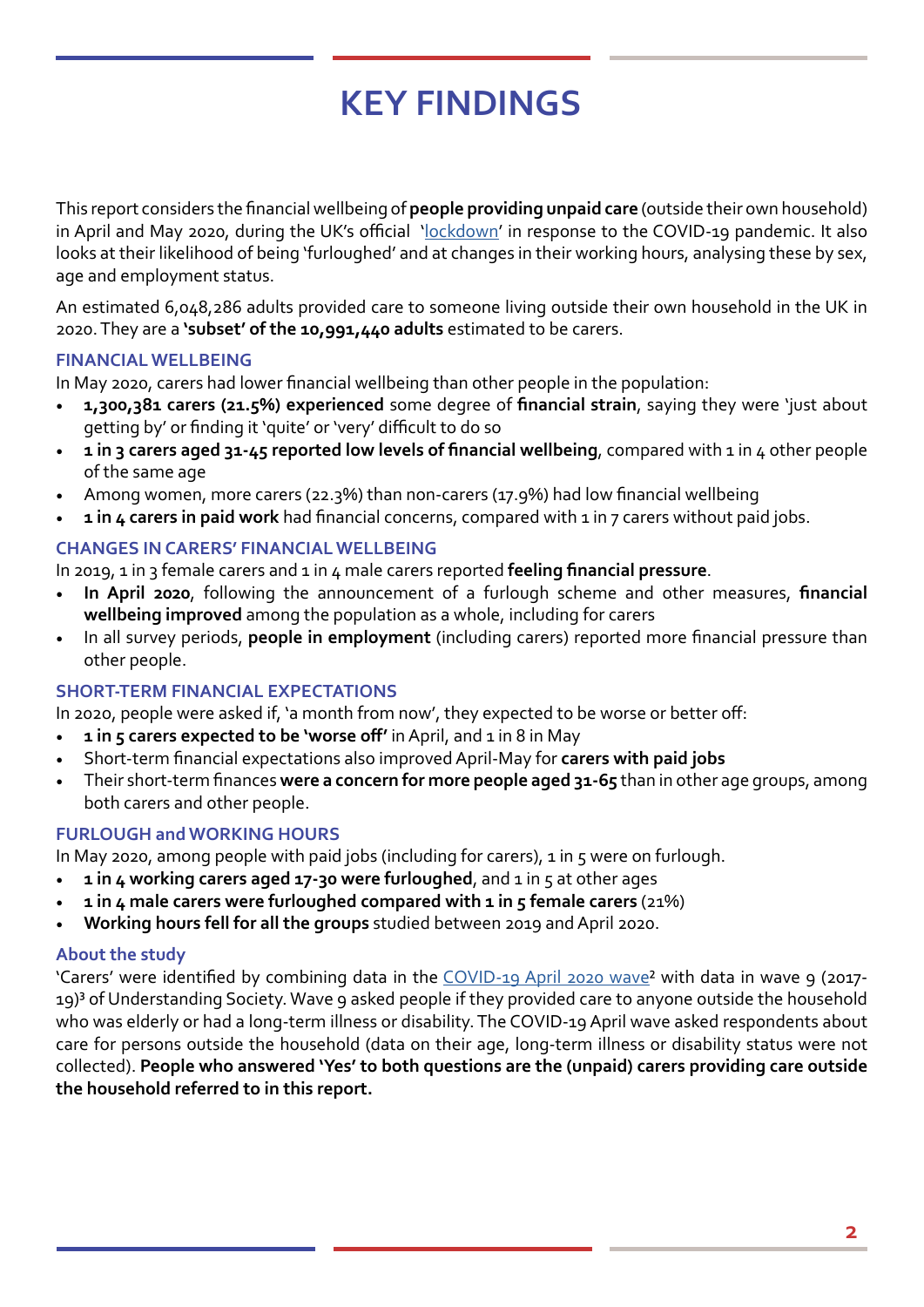## **CARING and COVID-19 Financial Wellbeing**

New analysis of the COVID-19 April and May 2020 survey and 2017-2019 survey of *Understanding Society* [the UKHLS] shows that:

## **FINANCIAL WELLBEING**



Over 1.3 million carers experienced some degree of financial strain.

1 in 3 carers aged 31-45 reported low levels of financial wellbeing.

1 in 4 carers in paid work had financial concerns.

## **SHORT-TERM FINANCIAL EXPECTATIONS**



expected to be 'worse off' in April.



1 in 8 carers expected to be 'worse off' in May.

Short-term finances were a concern for more people aged 31-65 than in other age groups, among carers and other people.

## **SHORT-TERM FINANCIAL EXPECTATIONS**



1 in 4 working carers aged 17-30 were furloughed.



1 in 4 male carers were furloughed compared with  $1$  in  $5$  female carers.

Working hours fell for all the groups studied.

In this document, all references to 'carers' are to people in the UK who are **unpaid carers for people who live outside their home**.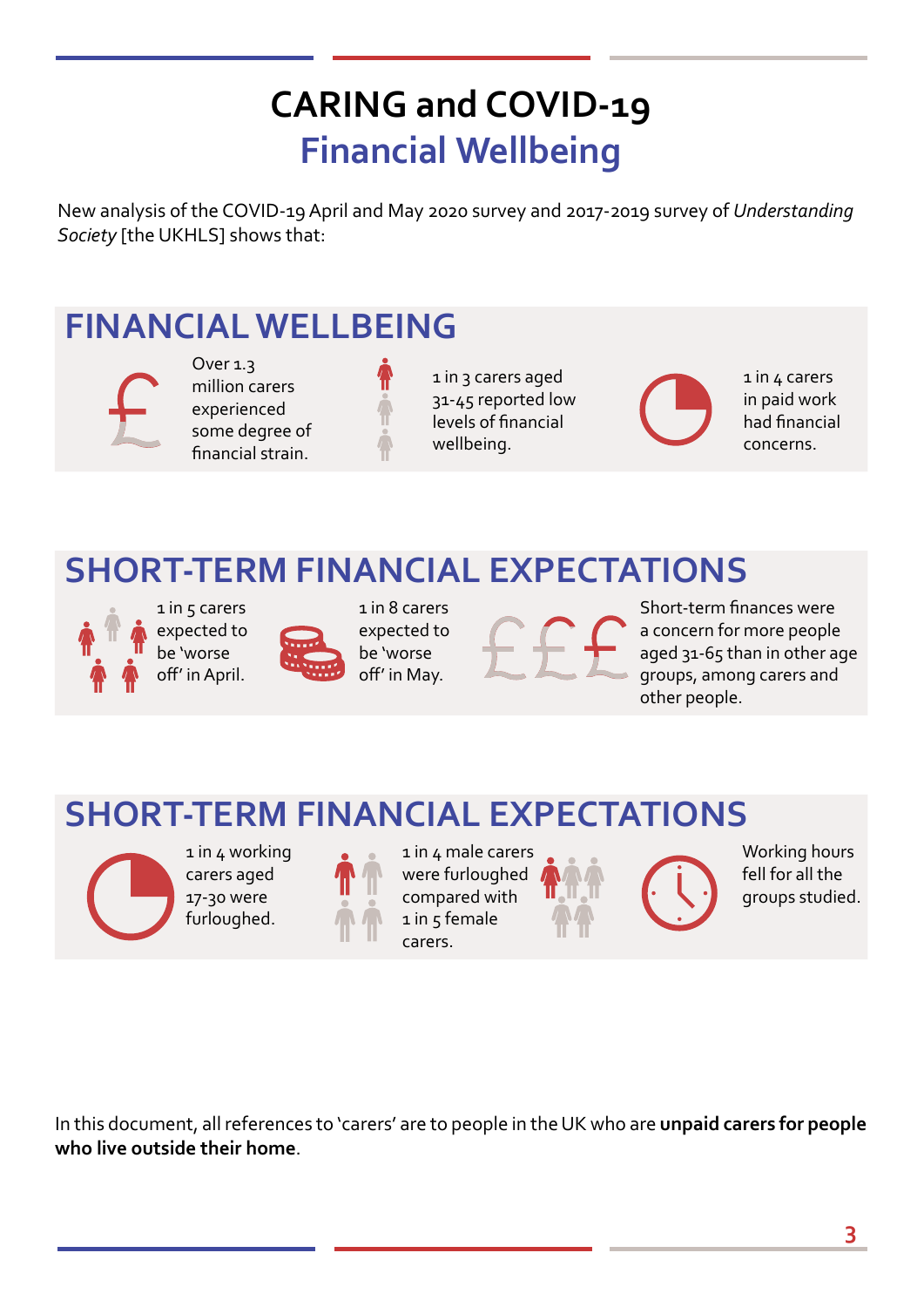## **Financial wellbeing and care during the COVID-19 pandemic**

## **Carers have lower levels of subjective financial wellbeing**⁴

Data from the 2017-2019 and the April and May 2020 waves of the COVID-19 Understanding Society surveys show that, compared to other adults, adults who provided unpaid care to someone outside the household who was sick, disabled, or required support in old age were more likely to experience financial strain.

In May 2020, more than 1 in 5 carers<sup>5</sup> (21.5%) **reported some degree of financial strain**, saying they were 'just about getting by', or finding it 'quite' or 'very' difficult to do so. This compared with 1 in 6 (17.3%) other people in the adult population (*Figure 1*).

**Lower levels of subjective financial wellbeing reported by carers** were more evident among female than male carers (22.3% compared with 19.6%) (*Figure 1*).







**Figure 2: Subjective financial wellbeing and caring by employment**

**One in 4** (26.8%) **working carers**⁶ **reported financial strain**, compared with 1 in 7 (15.0%) carers who did not have a paid job (*Figure 2*).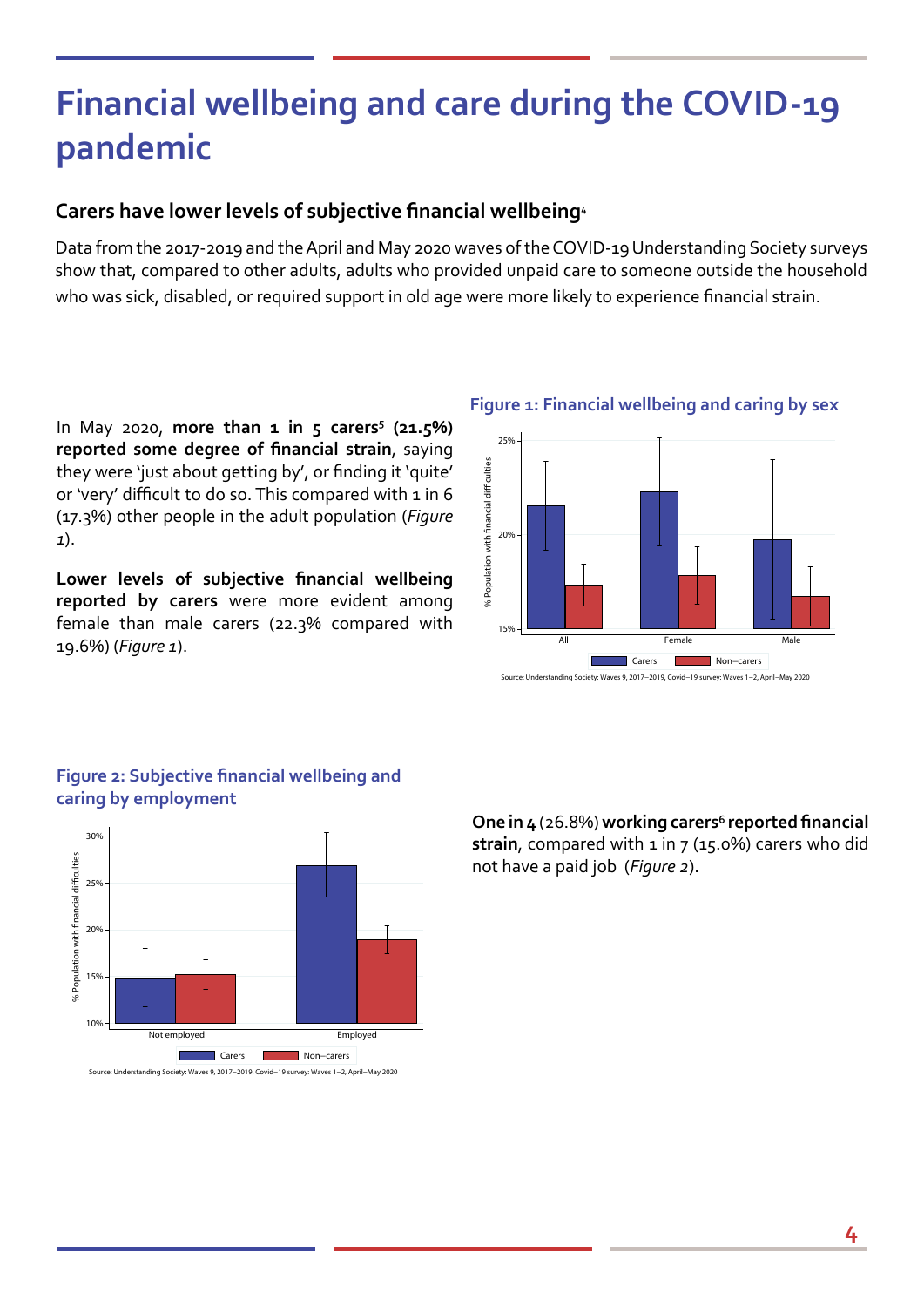## **Financial wellbeing and care during the COVID-19 pandemic**

**Carers aged 31-45 reported the lowest levels of subjective financial wellbeing**. One in 3 carers  $(34.5%)$ , compared with 1 in  $4$  (23.3%) other people of this age, felt they were under a degree of financial pressure. The difference between carers and other people was particularly large in this age group (*Figure 3*).

#### **Figure 3: Financial wellbeing and caring by age**



Source: Understanding Society: Waves 9, 2017−2019, Covid−19 survey: Waves 1, Apr−May 2020.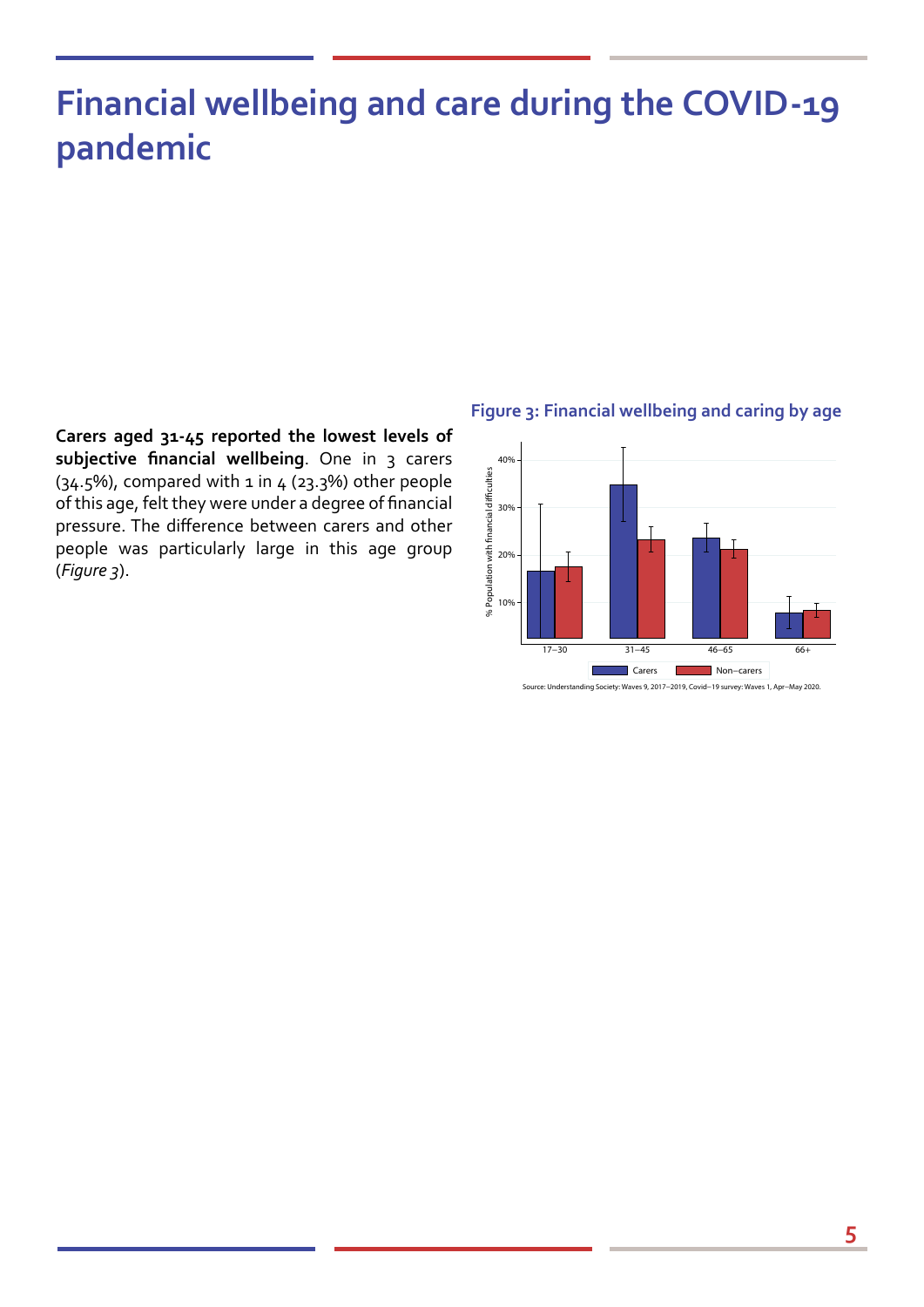## **Changes in subjective financial wellbeing**

### **Financial wellbeing increased over time**

**Before the COVID-19 crisis, almost 1 in 3** (29.3%) **female carers and almost 1 in 4** (23.7%) **male carers**  reported some degree of financial pressure<sup>7</sup>. This difference between female and male carers narrowed during the pandemic (*Figure 4*).

### **Figure 4: Changes in subjective financial wellbeing for carers by sex**



In March 2020, the UK Government announced a package of measures to protect citizens from financial difficulties related to the pandemic<sup>8</sup>; these included mortgage holidays, protection from eviction for renters and a job retention (furlough) scheme, and are likely to have allayed many people's financial concerns in April and May 2020.

Comparison of data on financial wellbeing for 2019 and for April and May 2020, shows that financial wellbeing increased for carers and other people, across all the characteristics investigated, during this time period; the Government's interventions are likely to have played a role in this.

- **Financial wellbeing was highest for people aged 65+, and lowest for people aged 31-45**, among both carers and other people.
- Perhaps surprisingly, it was also **lower in all three time periods** (for carers and for other people) **for people who were employed** than for those who did not have a paid job.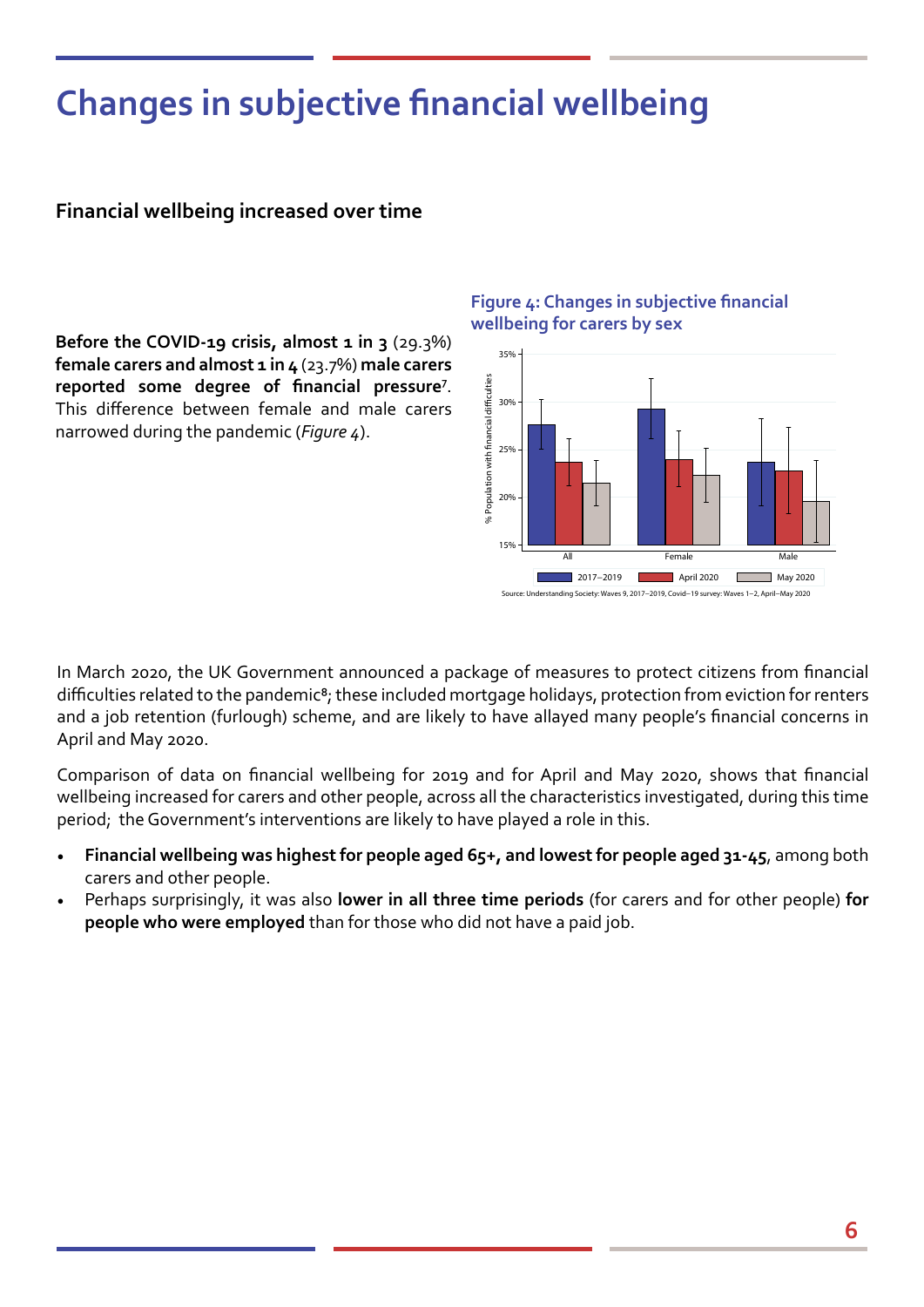## **Financial expectations**

### **Carers had better financial expectations in May than in April 2020**

In April 2020, **almost 1 in 5** (18.7%) **carers expected, 'a month from now', to be worse off financially**. This fell to just over 1 in 8 (12.0%) in May 2020 (*Figure 5*).



All **All Female** Male April 2020 May 2020

Source: Understanding Society: Waves 9, 2017−2019, Covid−19 survey: Waves 1−2, April−May 2020

5%

10%

#### **Figure 5: Changes in financial expectation by sex**

### **Figure 6: Changes in financial expectation by employment**



Working carers' financial expectations changed significantly between April and May 2020: almost 1 in 4 (24.0%) expected to be worse off financially in April compared with just under  $1$  in  $7$  (14.8%) in May 2020 (*Figure 6*).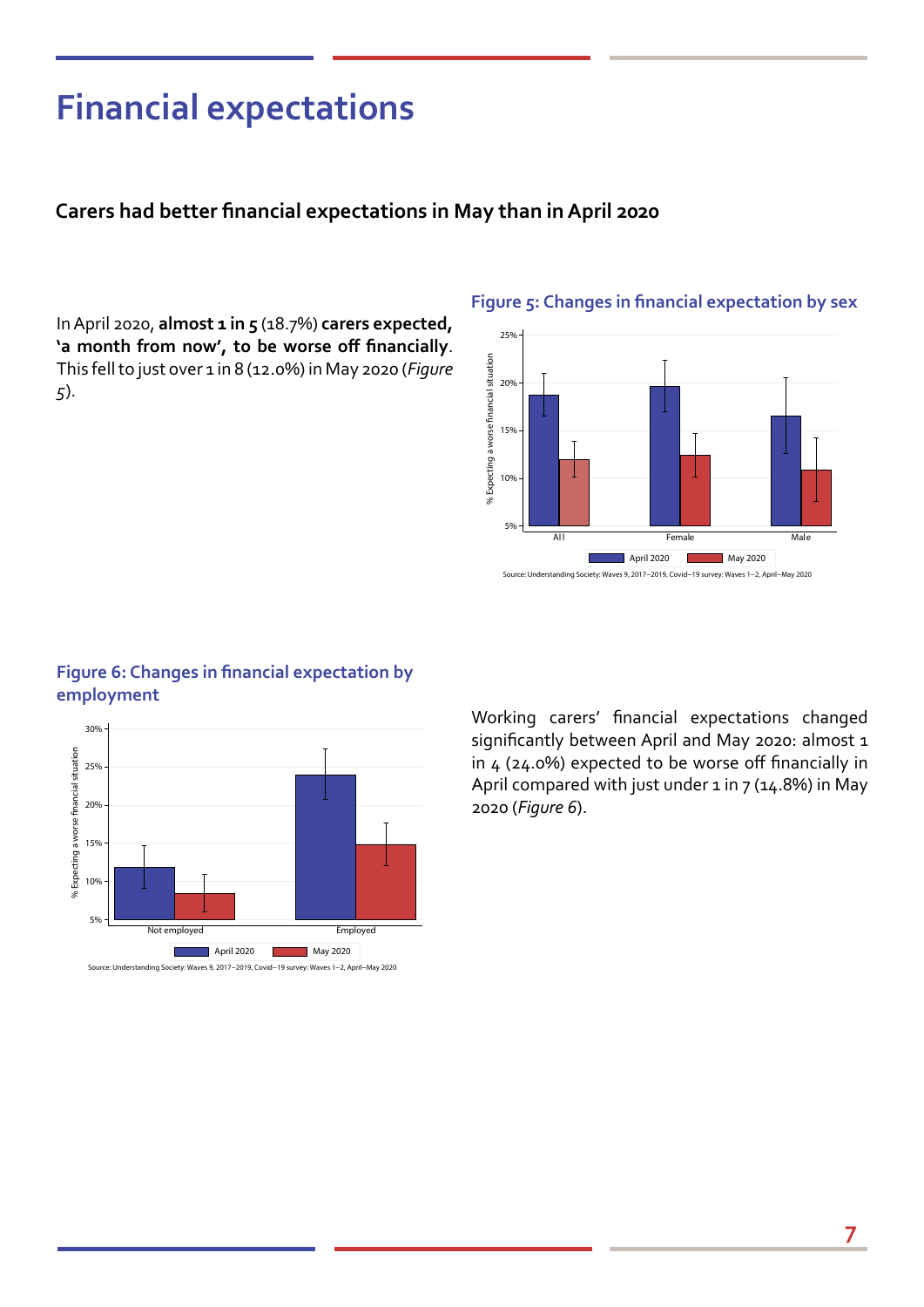## **Carers more likely to expect their financial situation to deteriorate**

In May 2020, more than  $1$  in  $8$  (12.0%) carers expected to be worse off financially 'a month from now', compared with fewer than 1 in 10 (9.5%) other people (*Figure 7*).

### **Figure 7: Financial expectation and caring by sex**



#### Source: Understanding Society: Waves 9, 2017−2019, Covid−19 survey: Waves 1−2, April−May 2020

### **Figure 8: Financial expectation and caring by employment**



**Working carers were more likely to expect to be worse off financially in the near future** than carers without a paid job [almost  $1$  in  $7$  (14.8%), compared with 1 in 12 (8.5%) carers who did not have a paid job] (*Figure 8*).

**A larger percentage of working carers expected to be worse off financially in a month's time** compared to other people in paid work (14.8%, compared with 10.9%) (*Figure 8*).

**Carers aged 31-45 and aged 46-65 had higher expectations of being worse off financially** in a month's time than carers in other age groups (16.9% and 12.9% respectively, compared with 6.7% of carers aged 17-30 and 7.2% of carers aged 65 and older) (*Figure 9*).

#### **Figure 9: Financial expectation and caring by age**



Source: Understanding Society: Waves 9, 2017−2019, Covid−19 survey: Waves 1−2, April−May 2020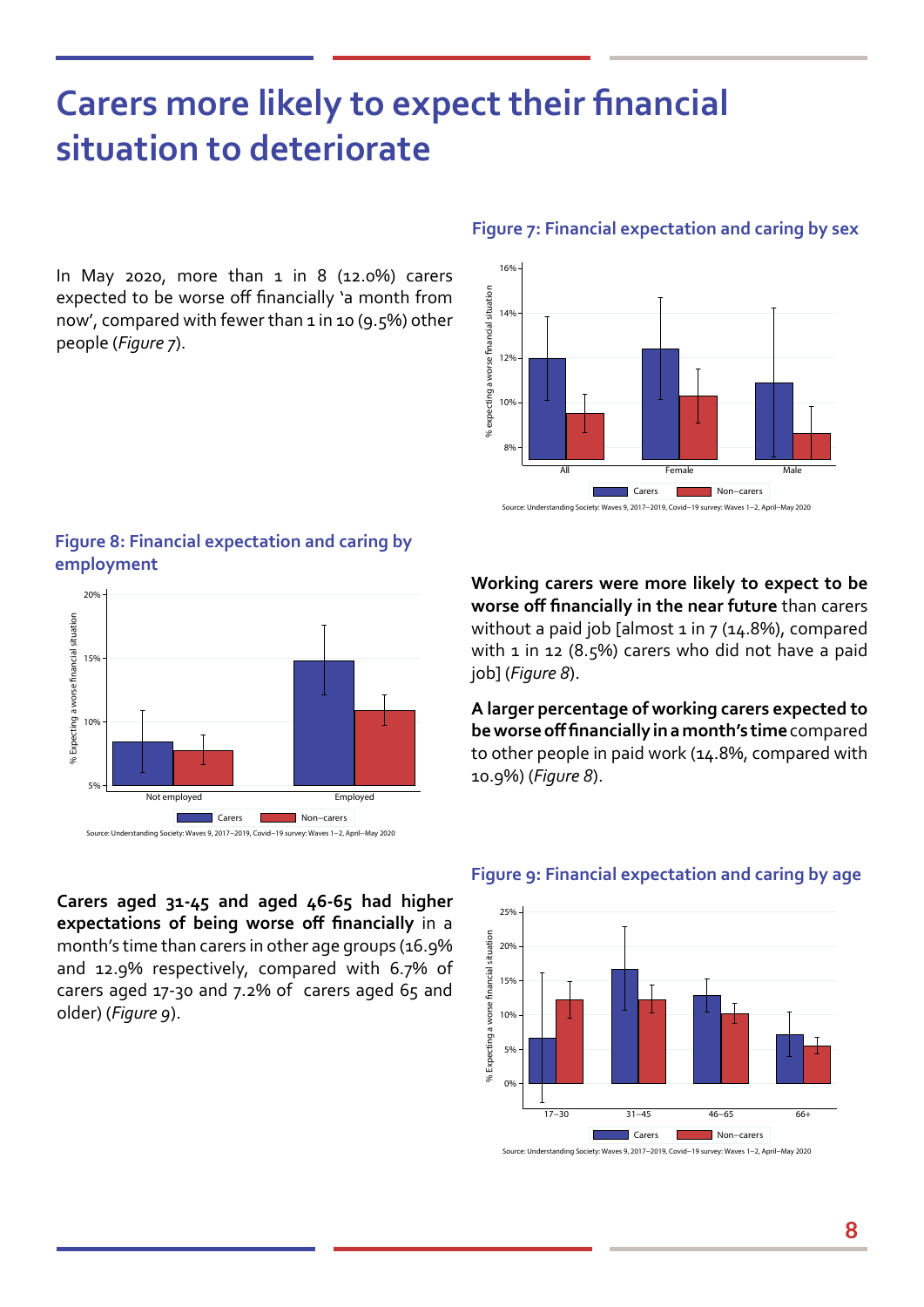## **Furloughed carers**

**Carers' likelihood of being on furlough was similar to that of other people** (22% for carers and 21% for other people) (*Figure 10*).

Among carers, 27% of men and 21% of women were on furlough in May 2020 (*Figure 10*).

#### **Figure 10: Furlough and caring by sex**



Source: Understanding Society: Waves 9, 2017−2019, Covid−19 survey: Waves 1−2, April−May 2020

### 50% 40% % Employees with furlough % Employees with furlough 30% 20% 10% 0 17−30 31−45 46−65 66+ ■ Carers ■ Non-carers Source: Understanding Society: Waves 9, 2017−2019, Covid−19 survey: Waves 1−2, April−May 2020

**Figure 11. Furlough and caring by age**

One in 4 (28%) of carers aged 17-30 were on furlough. In all other age groups, the comparable figures were between 21% and 22% (*Figure 11*).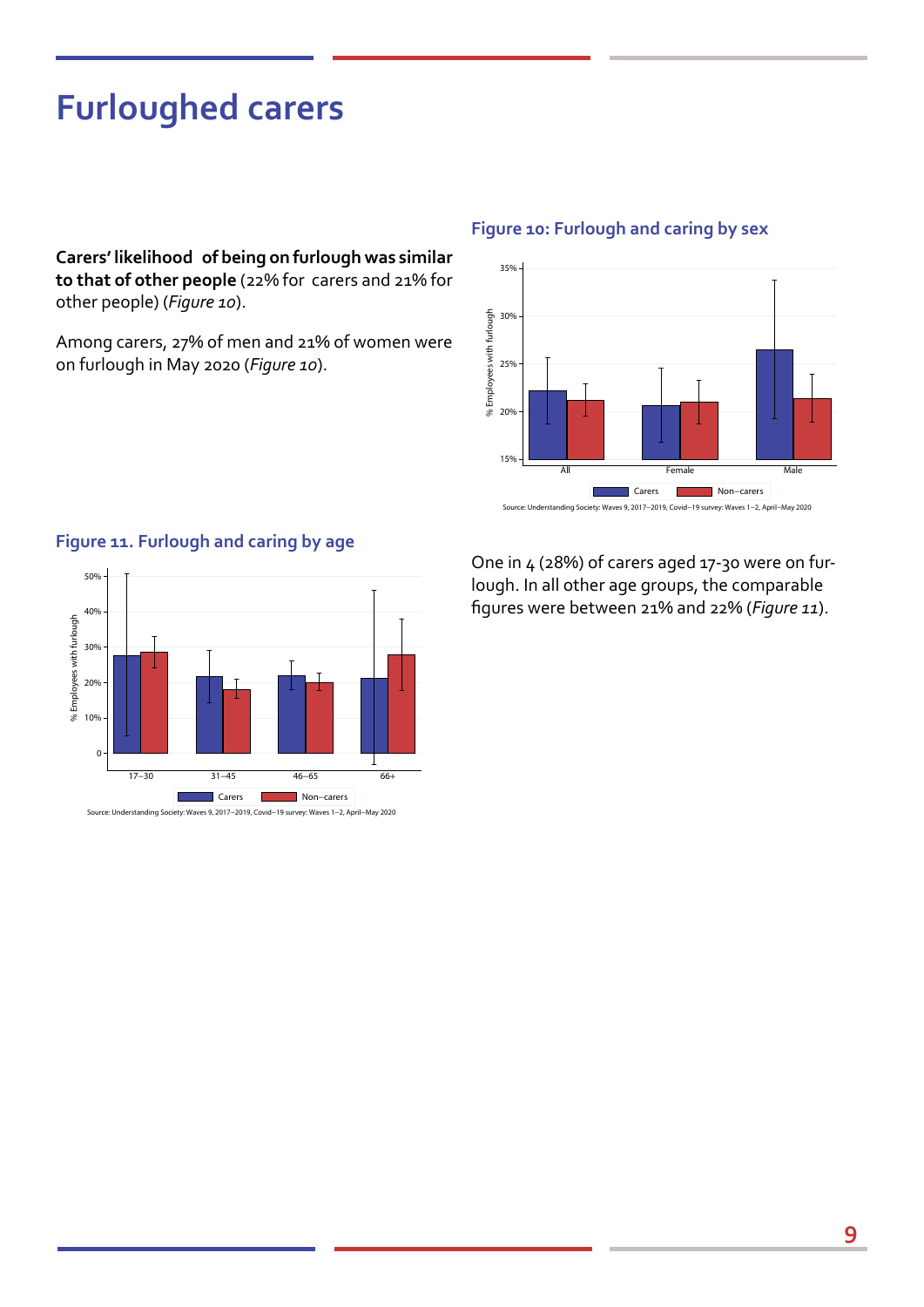## **Carers and hours of paid work in May 2020**

In May 2020, during the pandemic, carers who had paid jobs worked for fewer hours than other employed people. Carers worked for an average of 23 hours per week, compared with 25 hours per week for other people (*Figure 12*).

Men worked longer hours than women. Male working carers averaged 27 hours paid work per week, compared with an average of 28 hours for other men. Female working carers worked for an average of 21 hours per week, compared with 22 hours per week for other women (*Figure 12*)

#### **Figure 12: Working hours and caring by sex**





#### **Figure 13: Working hours and caring by age**

Working carers aged 46-65 worked fewer hours per week (23 hours) than non-carers of the same age (26 hours) (Figure 13).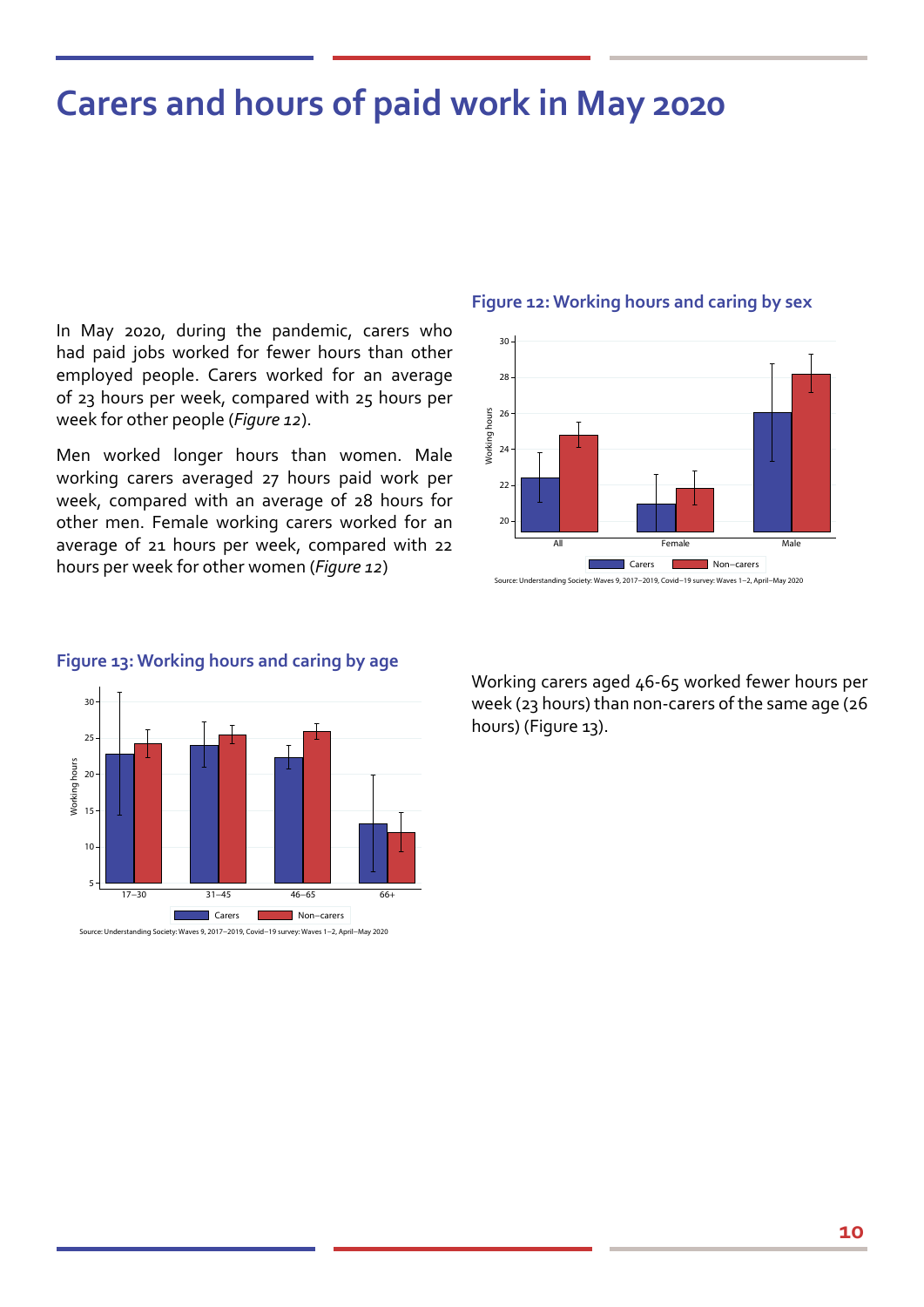## **Working hours lower during the pandemic**

**In 2019, female carers worked for an average of 30 hours per week, compared with 36 hours for male carers**. In April 2020, the gap between the average weekly working hours of female and male carers had reduced to 3 hours (20 hours per week for female carers and 23 hours per week for male carers). This gender gap widened again in May when, among carers, women averaged 21 hours and men 27 hours of paid work (*Figure 14*).

#### **Figure 14: Changes in working hours by sex**





#### **Figure 15: Changes in working hours by age**

**Working hours declined for all workers (carers and others) and in all age groups between 2019 and April 2020, recovering slightly the following month**, but remaining well below pre-pandemic average weekly hours in all the groups studied (*Figure 15*).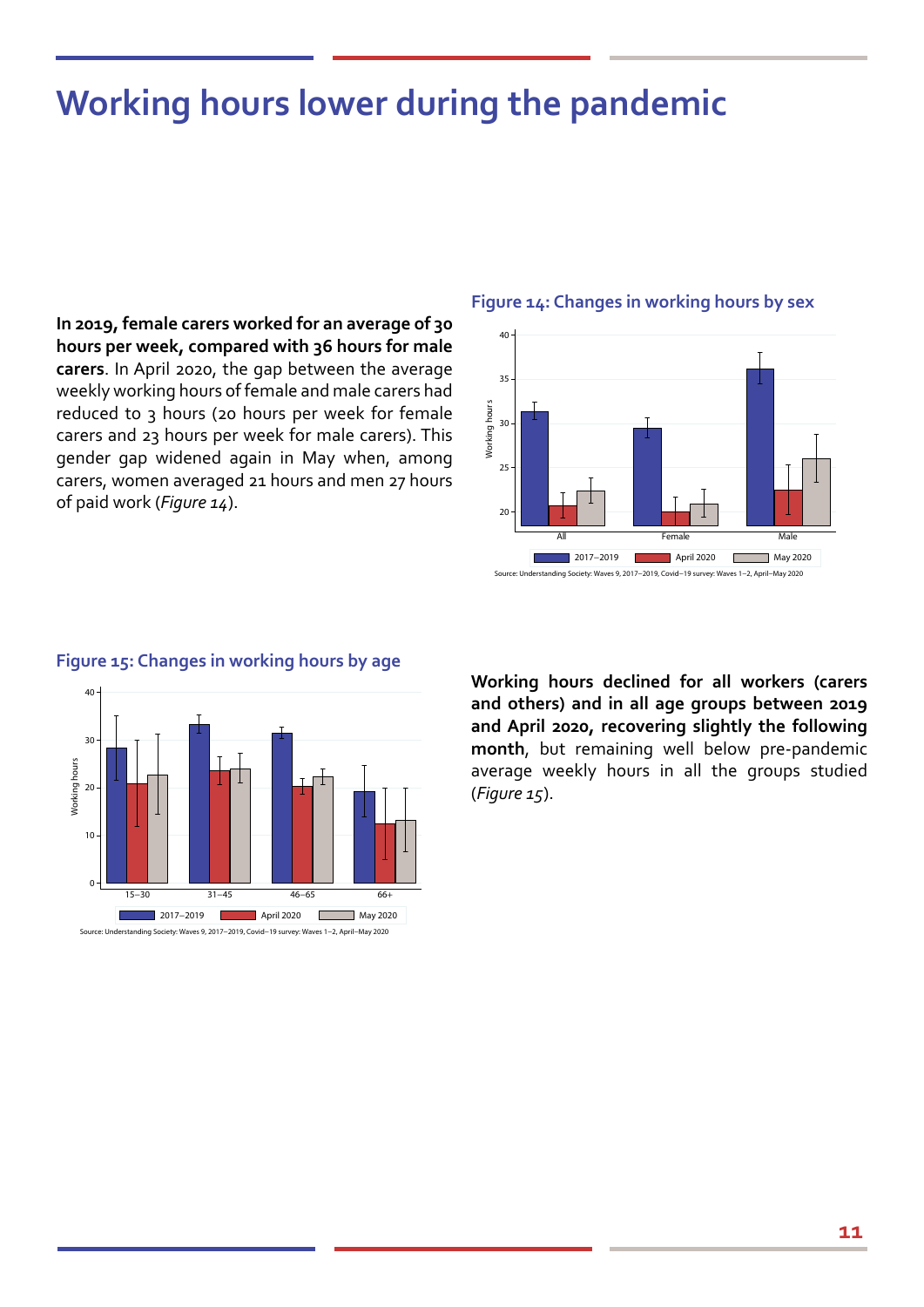## **Carers UK comments...**

Carers UK welcomes these findings as an important source of evidence, capturing the additional challenges unpaid carers face at this difficult time. Even before the crisis, we knew carers were [more likely to face financial hardship than non-carers,](https://www.npi.org.uk/files/2114/6411/1359/Carers_and_poverty_in_the_UK_-_full_report.pdf) impacted by the [additional costs of caring](http://www.carersuk.org/images/News__campaigns/CUK_State_of_Caring_2019_Report.pdf).

Our[,Caring Behind Closed Doors report](https://www.carersuk.org/images/News_and_campaigns/Behind_Closed_Doors_2020/Caring_behind_closed_doors_April20_pages_web_final.pdf) (April 2020), showed the vast majority of carers are spending more during the pandemic due to reduced availability of low-cost food options, paying for equipment, and the greater cost of staying at home. Increases above inflation have been made to other benefits, but there has been no rise in Carer's Allowance – the main benefit for those caring for 35 hours a week or more. It remains the lowest benefit of its kind at just £67.25 per week (2020/21 rates). This cannot continue.

This report shows a particular financial strain on working carers: many families will be balancing on a knife-edge between staying in and losing work. Before COVID-19, [2.6](http://www.carersuk.org/images/News_and_campaigns/Juggling_work_and_unpaid_care_report_final_0119_WEB.pdf)  [million people had given up work to care, around 600 people a day](http://www.carersuk.org/images/News_and_campaigns/Juggling_work_and_unpaid_care_report_final_0119_WEB.pdf).

Carers rely on care and health services in order to work. However, 35% of carers told us that the services they relied on were not running. Day services, respite care, and specialist play schemes for disabled children [remain closed or are operating at far lower](https://www.carersuk.org/images/News_and_campaigns/Behind_Closed_Doors_2020/Caring_behind_closed_doors_April20_pages_web_final.pdf)  [face to face capacity](https://www.carersuk.org/images/News_and_campaigns/Behind_Closed_Doors_2020/Caring_behind_closed_doors_April20_pages_web_final.pdf).

Carers have provided the bulk of care during the pandemic and it would be unacceptable if they now lose their jobs due to a lack of care services – further impacting on their short and long term financial wellbeing.

Importantly, this research suggests that the right intervention from Government can improve carers' resilience and financial wellbeing. With the end of shielding on 1 August 2020 alongside a strong call for workers to "return to the place of work", it is essential that the right structures are in place to enable carers to remain in work.

Government now faces a choice that could affect carers' futures significantly – what they choose to do now will have an important effect on carers' future financial wellbeing.

### **Carers UK**

*Across the UK today 6.5 million people are carers – supporting a loved one who is older, disabled or seriously ill. Caring will touch each and every one of us in our lifetime, whether we become a carer or need care ourselves. Whilst caring can be a rewarding experience, it can also impact on a person's health, finances and relationships. We champion the rights of carers and support them in finding new ways to manage at home, at work, or in their community.*

*Carers UK is here to make sure that no matter how complicated your query or your experience, you don't have to care alone. We provide information and guidance to unpaid carers on a range of subjects. You can contact our helpline on 0808 808 7777 or by email*  [advice@carersuk.org,](mailto:advice@carersuk.org) *or visit our website at* [www.carersuk.org](http://www.carersuk.org)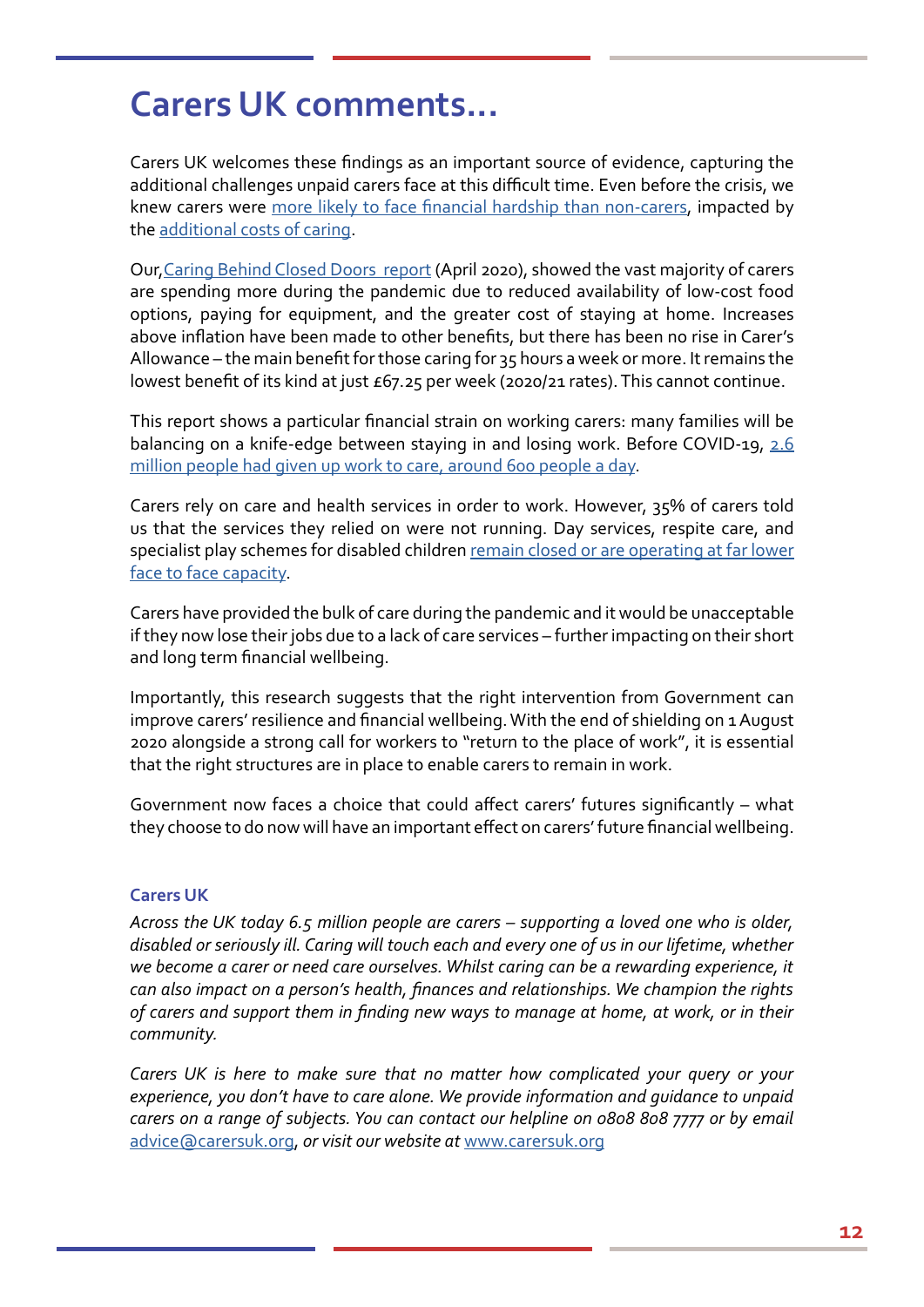## **Carers UK's recommendations**

### **End carers' financial hardship and reduce additional costs associated with COVID-19**

The UK Government should immediately increase the basic level of Carer's Allowance, and provide a one-off Coronavirus Supplement [£20 pw], matching the rise in Universal Credit. Governments across the UK should also consider establishing support funds to help carers facing greatest hardship.

### **Ensure that the furlough scheme is extended, whilst also continuing to promote flexibility – helping to support carers' financial resilience.**

The Government needs to extend the furlough scheme for carers.

#### **Increase employers' awareness and support for carers**

An awareness drive through Employers for Carers about good practice in supporting carers at work and beyond. This is essential to ensure that carers are able to continue to juggle work and care.

### **Reinstate services that support carers and the people they care for and provide sufficient funding for care**

The impact of reduced services is affecting carers' ability to juggle work and care, as well as their health and wellbeing. Where possible, local services should be reinstated / reopened, to ensure carers can take a break from their caring role, and look after their own health and wellbeing. Government also needs to ensure that there is sufficient short-term funding to meet need.

### **In the longer term, as we move beyond the current crisis, Governments across the UK must:**

- Increase recognition of unpaid carers' role and improve the financial and other support they get
- Make social care a priority for funding, ensuring it delivers vital support to people who need it
- Improve carers' rights to take time off to juggle work and care
- Ensure the needs of carers and those they support are fully considered in recovery
- Implement Carers UK's Recovery Plan for Carers in full.

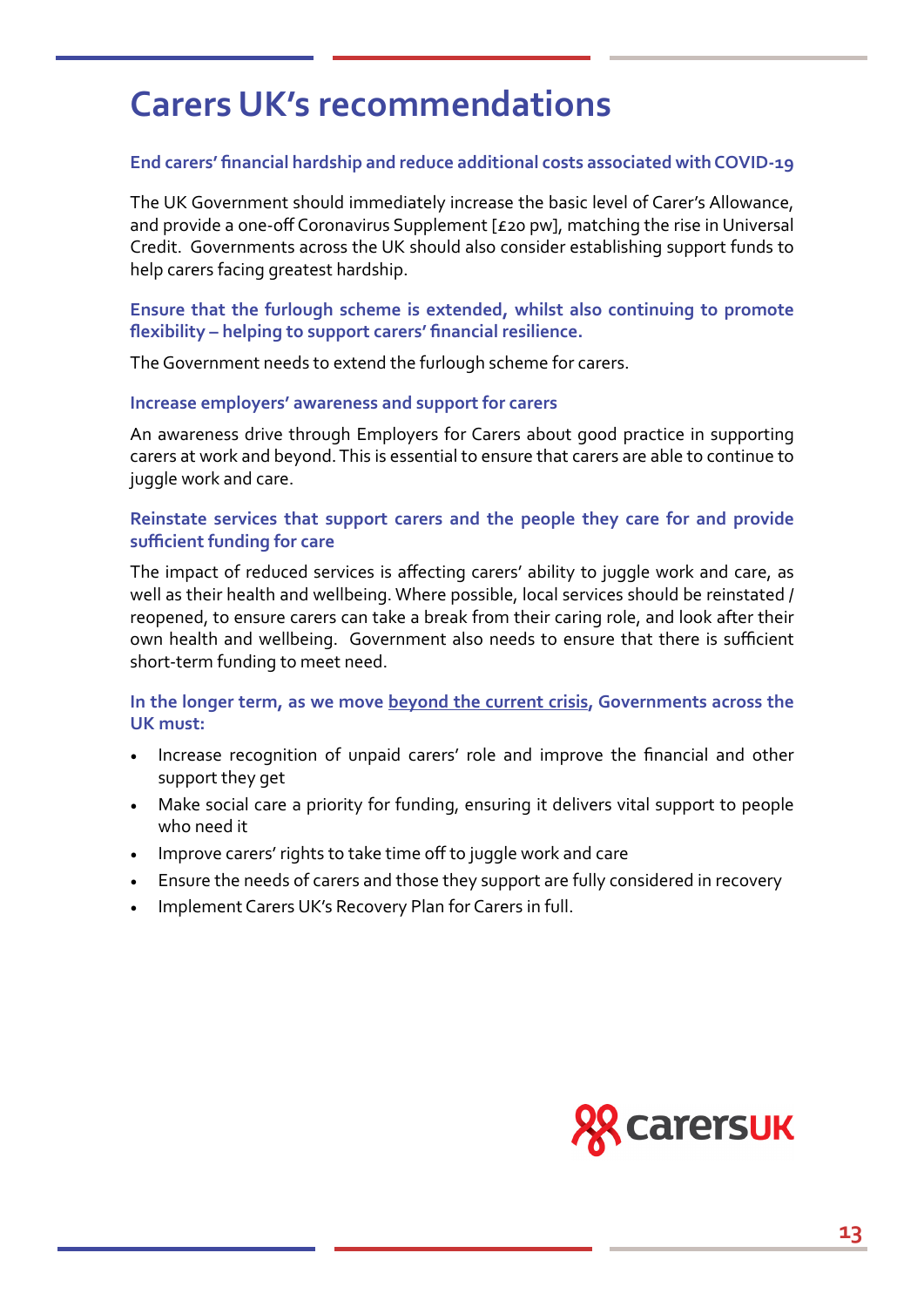## **Appendix**

- Unpaid carers were identified by combining data in the COVID-19 April 2020 wave with data in wave 9 (2017-19) of Understanding Society. Wave 9 asked people if they provided care to anyone outside the household who was elderly or had a long-term illness or disability. The COVID-19 April 2020 wave asked respondents about care for persons outside the household (data on their age, long-term illness or disability status were not collected). People who answered 'Yes' to both questions are the (unpaid) carers providing care outside the houshold referred to in this report. Care provided to someone within the respondent's own household was not reported, so total care provided will be greater than shown here.
- Unless otherwise stated, all data are for the UK.
- The 95% confidence interval is displayed in the figures.
- All differences and changes reported between groups or over time are statistically significant (5% level).

|                 |                        |           |       | <b>Subjective financial wellbeing</b> |              |        | Financial<br>expectation |        |
|-----------------|------------------------|-----------|-------|---------------------------------------|--------------|--------|--------------------------|--------|
|                 |                        | Caring    | N     | 2019                                  | <b>April</b> | May    | April                    | May    |
|                 | <b>Full sample</b>     | Yes       | 1,152 | 0.2769                                | 0.2370       | 0.2153 | 0.1870                   | 0.1200 |
|                 |                        | <b>No</b> | 4,551 | 0.214                                 | 0.1791       | 0.1734 | 0.1506                   | 0.0951 |
| <b>Sex</b>      | Female                 | Yes       | 815   | 0.2933                                | 0.2405       | 0.2233 | 0.1956                   | 0.1242 |
|                 |                        | No        | 2,406 | 0.2286                                | 0.1904       | 0.1787 | 0.1628                   | 0.1027 |
|                 | <b>Male</b>            | Yes       | 337   | 0.2374                                | 0.2285       | 0.1958 | 0.1662                   | 0.1098 |
|                 |                        | No        | 2,145 | 0.1977                                | 0.1664       | 0.1674 | 0.1369                   | 0.0866 |
| Employ-<br>ment | Employed               | Yes       | 643   | 0.3235                                | 0.2815       | 0.2675 | 0.2399                   | 0.1480 |
|                 |                        | No        | 2,538 | 0.2321                                | 0.1958       | 0.1895 | 0.1806                   | 0.109  |
|                 | <b>Not</b><br>employed | Yes       | 508   | 0.2165                                | 0.1811       | 0.1496 | 0.1183                   | 0.0848 |
|                 |                        | <b>No</b> | 2,006 | 0.1909                                | 0.1575       | 0.152  | 0.1128                   | 0.078  |
| Age             | 17-30                  | Yes       | 30    | 0.2667                                | 0.2000       | 0.1667 | 0.0667                   | 0.0667 |
|                 |                        | No        | 570   | 0.207                                 | 0.1947       | 0.1772 | 0.1592                   | 0.1228 |
|                 | $31 - 45$              | Yes       | 148   | 0.4054                                | 0.3986       | 0.3446 | 0.2635                   | 0.1689 |
|                 |                        | No        | 984   | 0.2907                                | 0.253        | 0.2327 | 0.2104                   | 0.1230 |
|                 | 46-65                  | Yes       | 724   | 0.3066                                | 0.2528       | 0.2376 | 0.2116                   | 0.1286 |
|                 |                        | No        | 1,600 | 0.2431                                | 0.2112       | 0.2131 | 0.176                    | 0.1024 |
|                 | 66+                    | Yes       | 250   | 0.116                                 | 0.1000       | 0.08   | 0.0843                   | 0.0723 |
|                 |                        | No        | 1,397 | 0.1296                                | 0.0838       | 0.0845 | 0.0758                   | 0.0558 |

#### **Table 1 Subjective financial wellbeing and financial expectation**

Source: *Understanding Society*: Wave 9, (2017-2019), Covid-19 Survey Waves 1-2, April and May 2020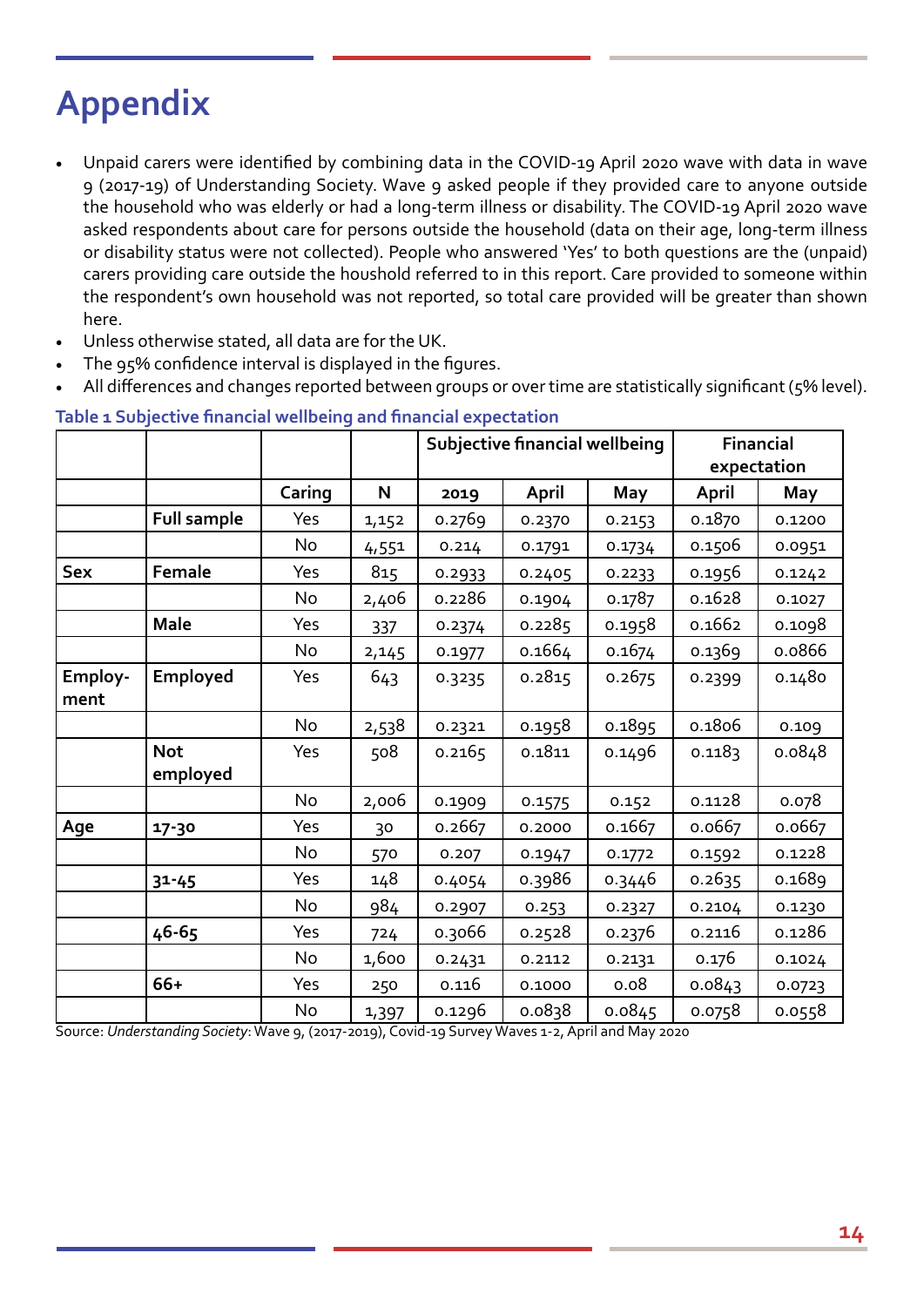## **Appendix**

## **Table 2: Furlough and working hours**

|            |                    |        |        | Furlough | <b>Working hours</b> |        |     |
|------------|--------------------|--------|--------|----------|----------------------|--------|-----|
|            |                    | Caring | N      | May      | 2019                 | April  | May |
|            | <b>Full sample</b> | Yes    | 626    | 0.2220   | 32                   | 21     | 23  |
|            |                    | No     | 2,464  | 0.2120   | 33                   | 24     | 25  |
| <b>Sex</b> | Female             | Yes    | 444    | 0.2067   | 30                   | 20     | 21  |
|            |                    | No     | 1,309  | 0.2100   | 30                   | 21     | 22  |
|            | <b>Male</b>        | Yes    | 182    | 0.2653   | 36                   | 23     | 27  |
|            |                    | No     | 1,155  | 0.2144   | 37                   | 27     | 28  |
| Age        | 17-30              | Yes    | 19     | 0.2778   | 28                   | 21     | 23  |
|            |                    | No     | 374    | 0.2861   | 33                   | 22     | 25  |
|            | $31 - 45$          | Yes    | 122    | 0.2177   | 34                   | 24     | 25  |
|            |                    | No     | 824    | 0.1820   | 34                   | 25     | 26  |
|            | 46-65              | Yes    | 467    | 0.2211   | 32                   | 21     | 23  |
|            |                    | No     | 1, 143 | 0.2018   | 34                   | 24     | 26  |
|            | 66+                | Yes    | 18     | 0.2143   | 21                   | 14     | 13  |
|            |                    | No     | 123    | 0.2785   | 23                   | $12\,$ | 12  |

Source: *Understanding Society*: Wave 9, (2017-2019), Covid-19 Survey Waves 1-2, April and May 2020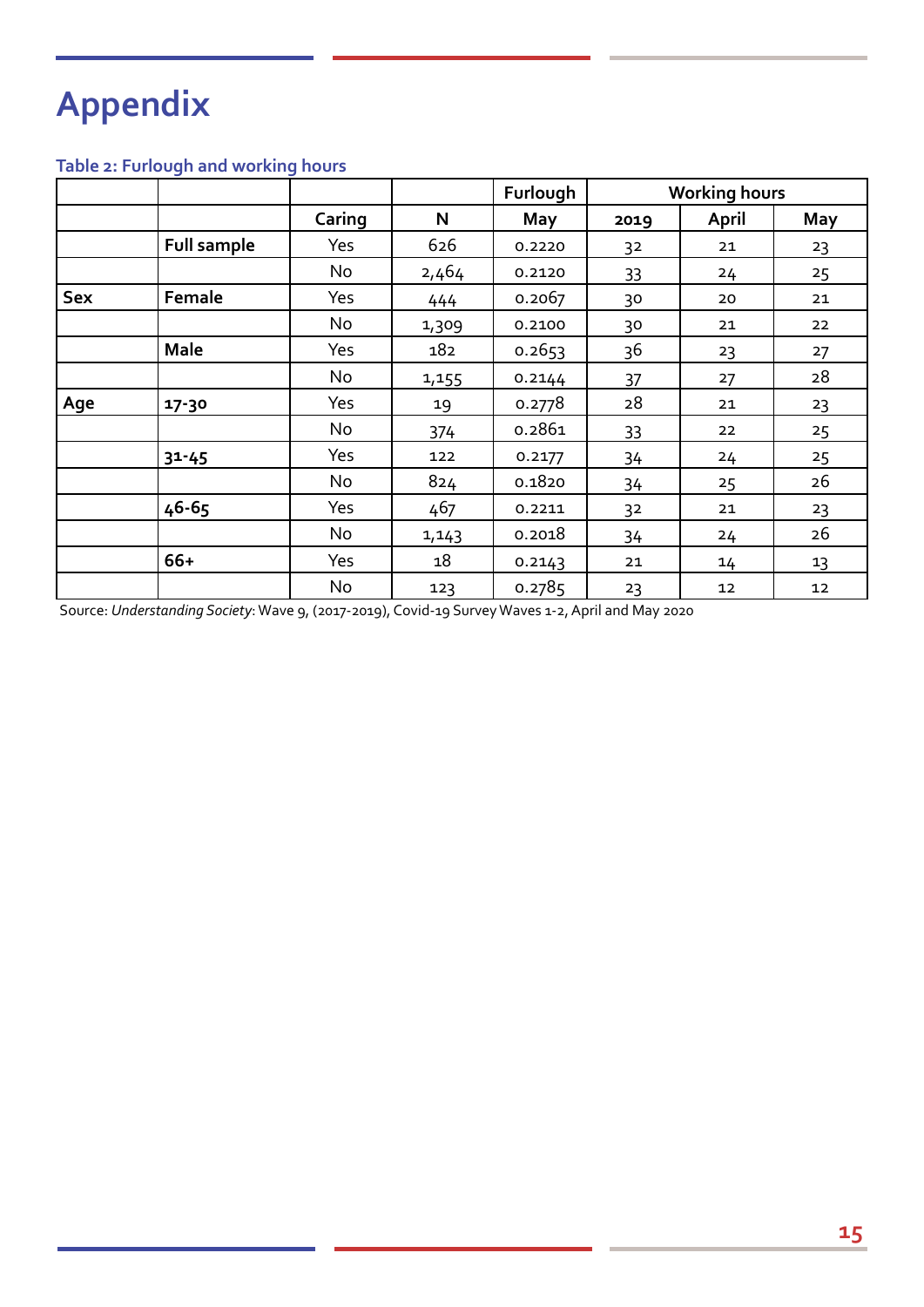## **Appendix**

### **Endnotes**

1 [Yeandle, S. and Buckner, L. \(2007\)](http://circle.group.shef.ac.uk/wp-content/uploads/2018/04/CES-6-EWS4031Time-for-a-new-social-contract.pdf); [Caring and Family Finances Inquiry \(2014\)](https://www.carersuk.org/for-professionals/policy/policy-library/caring-family-finances-inquiry); [Austin and Heyes \(2020\)](http://circle.group.shef.ac.uk/wp-content/uploads/2020/06/8008-Supporting-working-carers_WEB-1.pdf).

2 University of Essex, Institute for Social and Economic Research. (2020). Understanding Society: COVID-19 Study, 2020. [data collection]. 2nd Edition. UK Data Service. SN: 8644, http://doi.org/10.5255/ UKDA-SN-8644-2

3 University of Essex, Institute for Social and Economic Research. (2020). Understanding Society: Waves 1-9, 2009-2018 and Harmonised BHPS: Waves 1-18, 1991-2009. [data collection]. 12th Edition. UK Data Service. SN: 6614,<http://doi.org/10.5255/UKDA-SN-6614-13>

4 Respondents were asked, "How well would you say you yourself are managing financially these days? Would you say you are… 1) 'Living comfortably', 2) 'Doing alright', 3) 'Just about getting by', 4) 'Finding it quite difficult, 5) 'Finding it very difficult'?". Answers were dichotomised; where answers 1 and 2=1; and 3, 4 and  $5 = 0$ .

5 'Carers' refers to adults who provided unpaid care to someone outside their household who was sick, disabled, or older.

6 Working carers are people who have a paid job and also provide unpaid care.

7 That is, they were not 'living comfortably' or 'doing alright financially'.

8 [https://www.gov.uk/government/news/complete-ban-on-evictions-and-additional-protection-for](https://www.gov.uk/government/news/complete-ban-on-evictions-and-additional-protection-for-renters)[renters](https://www.gov.uk/government/news/complete-ban-on-evictions-and-additional-protection-for-renters); [https://www.gov.uk/guidance/check-if-you-could-be-covered-by-the-coronavirus-job-retention](https://www.gov.uk/guidance/check-if-you-could-be-covered-by-the-coronavirus-job-retention-scheme)[scheme](https://www.gov.uk/guidance/check-if-you-could-be-covered-by-the-coronavirus-job-retention-scheme)